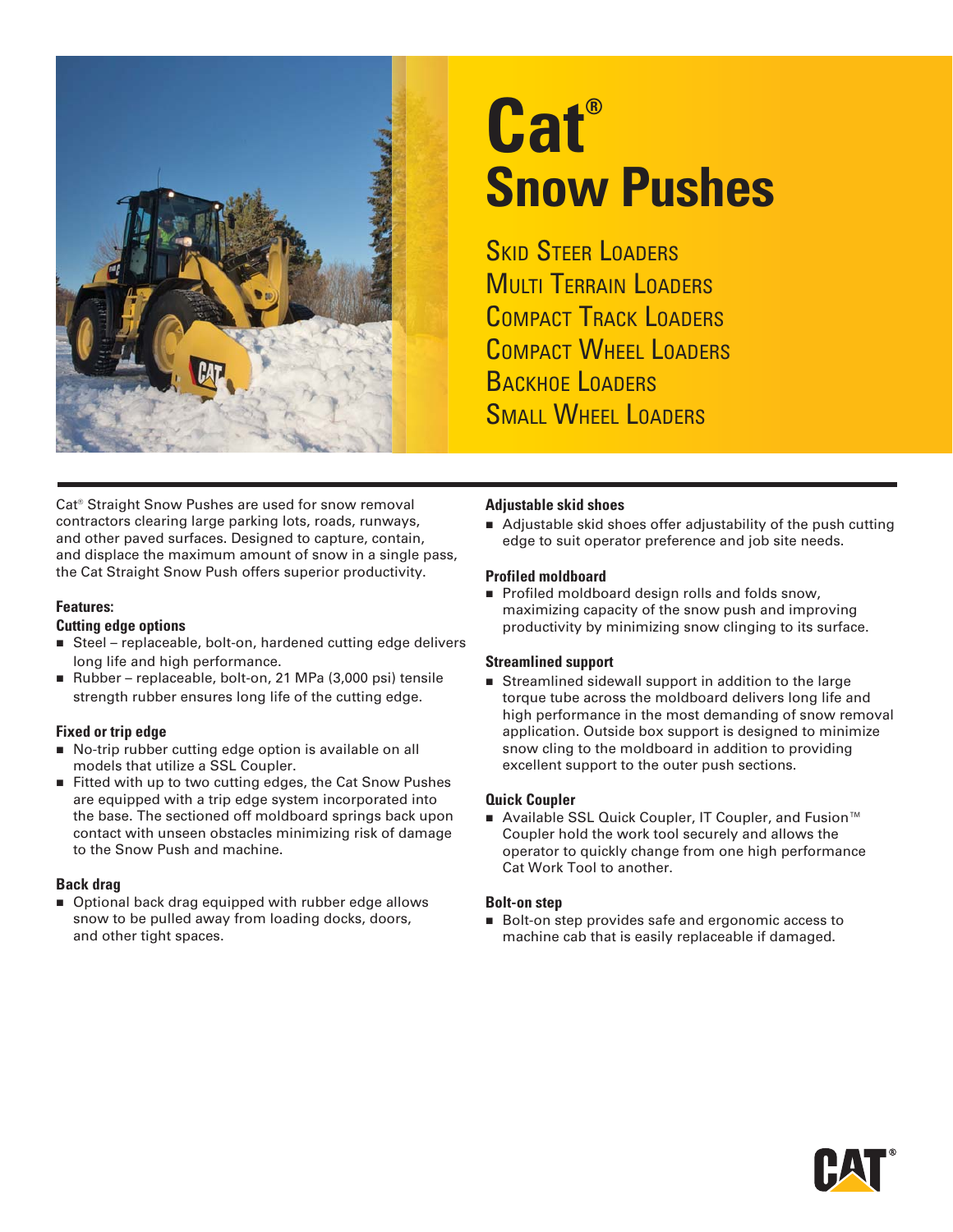## **Cat® Snow Pushes**



# **Compatibility**

| <b>Snow Push Model</b>  | <b>Machines</b>                                                                                                                                                                                                                                                                                |
|-------------------------|------------------------------------------------------------------------------------------------------------------------------------------------------------------------------------------------------------------------------------------------------------------------------------------------|
| 2.4 m $(8 ft)$          | 216B3, 226D, 232D, 236D, 239D, 242D, 246D, 249D, 257D, 259D, 262D, 272D2, 272D2 XHP, 277D, 279D,<br>287D, 289D, 297D2, 297D2 ХНР, 299D2, 299D2 ХНР, 903C2, 906К, 907К, 908К, 906М, 907М, 908М                                                                                                  |
| $3.0 \text{ m}$ (10 ft) | 216B3, 226D, 232D, 236D, 239D, 242D, 246D, 249D, 257D, 259D, 262D, 272D2, 272D2 XHP, 277D, 279D,<br>287D, 289D, 297D2, 297D2 XHP, 299D2, 299D2 XHP, 415F2, 416F2, 420F2, 430F2, 903C2, 906K, 907K,<br>908K, 906M, 907M, 908M, 910K, 914K, 910M, 914M, 918M                                     |
| $3.6$ m $(12 ft)$       | 216B3, 226D, 232D, 236D, 239D, 242D, 246D, 249D, 257D, 259D, 262D, 272D2, 272D2 XHP, 277D, 279D,<br>287D, 289D, 297D2, 297D2 XHP, 299D2, 299D2 XHP, 415F2, 416F2, 420F2, 430F2, 903C2, 906K, 907K,<br>908K, 906M, 907M, 908M, 910K, 914K, 910M, 914M, 918M, 924K, 930K, 938K, 926M, 930M, 938M |
| 4.2 m $(14 ft)$         | 924K, 930K, 938K, 926M, 930M, 938M                                                                                                                                                                                                                                                             |
| $4.9 \text{ m}$ (16 ft) | 924K, 930K, 938K, 926M, 930M, 938M                                                                                                                                                                                                                                                             |

Machine model availability and attachment vary by region. Please contact your local dealer for availability.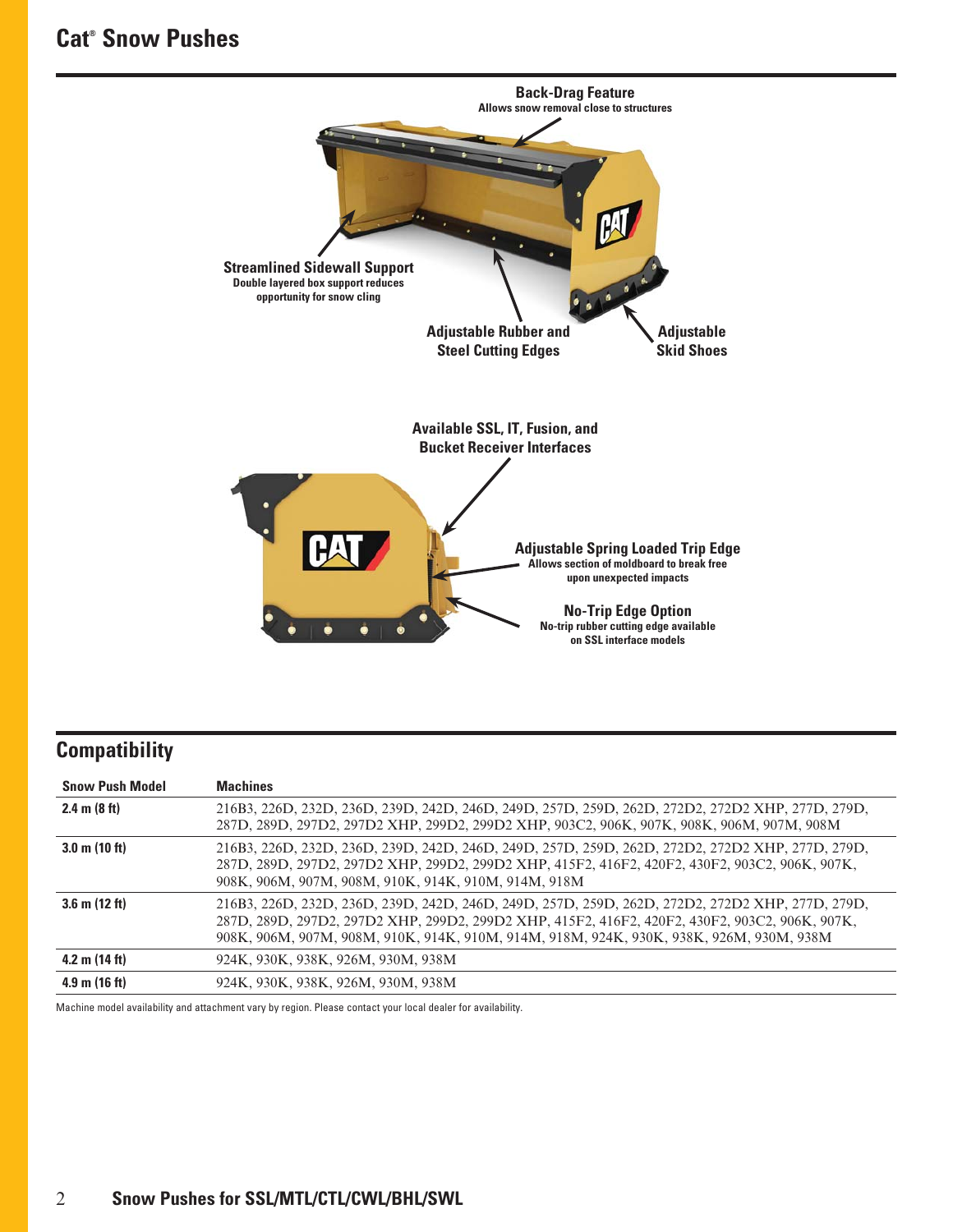# **Specifications**



|                           |    |      | 2.4 m (8 ft) |         | $3.0$ m $(10 ft)$ |         | $3.6$ m $(12 ft)$ |         |
|---------------------------|----|------|--------------|---------|-------------------|---------|-------------------|---------|
| <b>A</b> Working width    | mm | (nn) | 2438         | (96)    | 3048              | (120)   | 3658              | (144)   |
| <b>B</b> Overall width    | mm | (in) | 2253         | (100)   | 3162              | (124)   | 3772              | (148)   |
| <b>C</b> Trip edge height | mm | (n)  | 119          | (4.7)   | 119               | (4.7)   | 119               | (4.7)   |
| D Height                  | mm | (in) | 994          | (39)    | 994               | (39)    | 994               | (39)    |
| <b>E</b> Length           | mm | (in) | 1143         | (45)    | 1143              | (45)    | 1143              | (45)    |
| Weight                    | kg | (lb) | 491          | (1,082) | 545               | (1,203) | 636               | (1,403) |
| Trip edge                 |    |      | <b>Steel</b> |         | <b>Steel</b>      |         | <b>Steel</b>      |         |
| Trip edge quantity        |    |      |              |         |                   |         | 2                 |         |
| Interface                 |    |      | <b>SSL</b>   |         | <b>SSL</b>        |         | <b>SSL</b>        |         |

|                           |    |      | 2.4 m $(8 ft)$ |         | $3.0 \text{ m}$ (10 ft) |          | 3.6 m $(12 ft)$ |         |
|---------------------------|----|------|----------------|---------|-------------------------|----------|-----------------|---------|
| <b>A</b> Working width    | mm | (in) | 2438           | (96)    | 3048                    | (120)    | 3658            | (144)   |
| <b>B</b> Overall width    | mm | (in) | 2253           | (100)   | 3162                    | (124)    | 3772            | (148)   |
| <b>C</b> Trip edge height | mm | (in) | 119            | (4.7)   | 119                     | (4.7)    | 119             | (4.7)   |
| <b>D</b> Height           | mm | (in) | 994            | (39)    | 994                     | (39)     | 994             | (39)    |
| <b>E</b> Length           | mm | (in) | 1143           | (45)    | 1143                    | (45)     | 1143            | (45)    |
| Weight                    | kg | (lb) | 470            | (1,037) | 523                     | (1, 152) | 611             | (1,348) |
| Trip edge                 |    |      | Rubber         |         | Rubber                  |          | Rubber          |         |
| Trip edge quantity        |    |      |                |         |                         |          | 2               |         |
| Interface                 |    |      | <b>SSL</b>     |         | <b>SSL</b>              |          | <b>SSL</b>      |         |

|                        |    |      | 2.4 m (8 ft) |       | $3.0 \text{ m}$ (10 ft) |       | $3.6$ m (12 ft) |       |
|------------------------|----|------|--------------|-------|-------------------------|-------|-----------------|-------|
| <b>A</b> Working width | mm | (nn) | 2438         | (96)  | 3048                    | (120) | 3658            | (144) |
| <b>B</b> Overall width | mm | (in) | 2253         | (100) | 3162                    | (124) | 3772            | (148) |
| D Height               | mm | (nn) | 897          | (35)  | 897                     | (35)  | 897             | (35)  |
| <b>E</b> Length        | mm | (in) | 1143         | (45)  | 1143                    | (45)  | 1143            | (45)  |
| Weight                 | kg | (lb) | 353          | (778) | 393                     | (866) | 432             | (952) |
| Edge                   |    |      | Rubber       |       | Rubber                  |       | Rubber          |       |
| Interface              |    |      | <b>SSL</b>   |       | <b>SSL</b>              |       | <b>SSL</b>      |       |